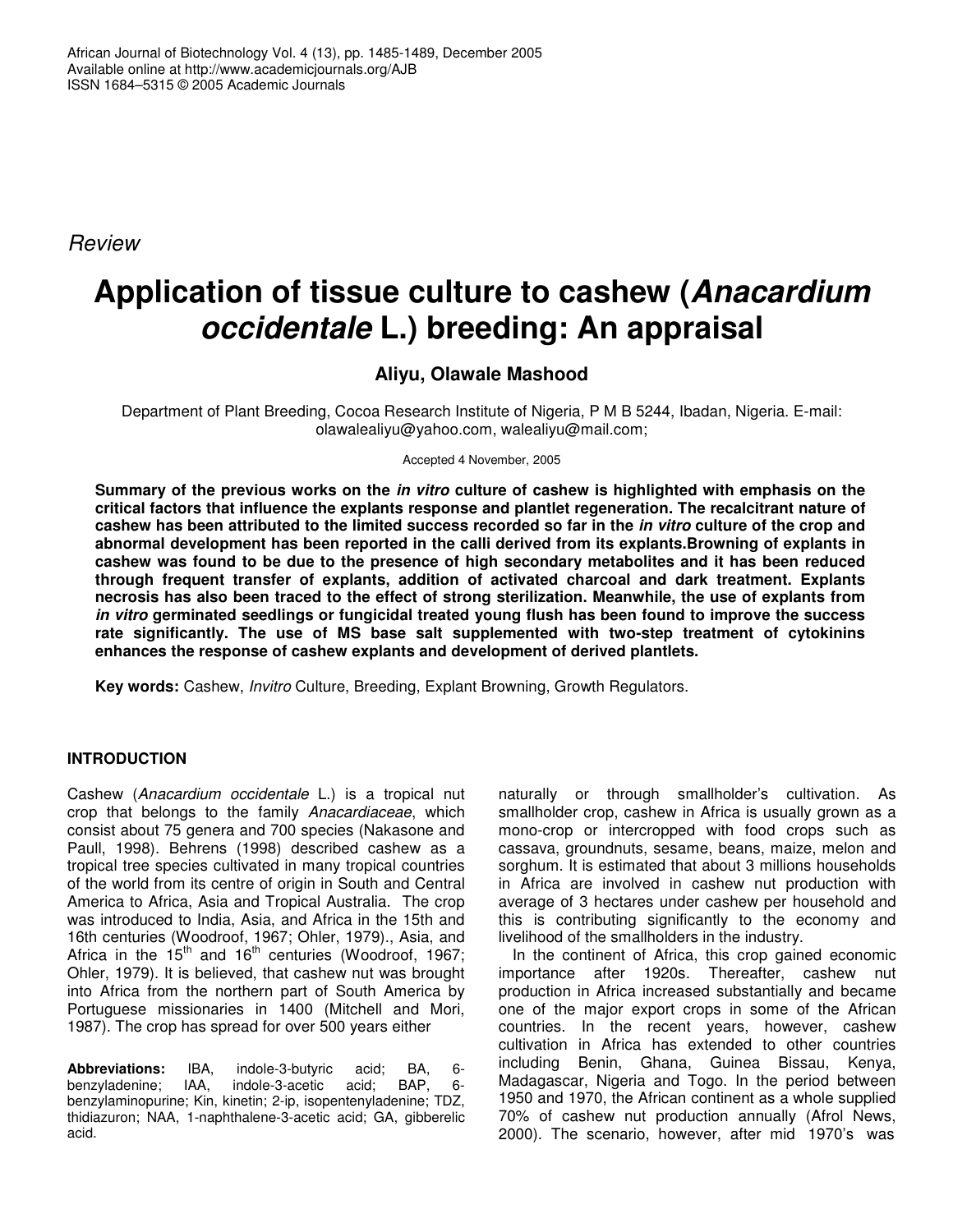apparently different with cashew nut production gradually declined. The world cashew production has continued to increase steadily over the years, the Africa's share drastically diminished and this has been principally attributed to low tree yields. Cashew tree population in Africa mostly comprises of low yielding trees. Little has been done to improve the yield potential of African cashew germplasm. Tree yields in farmers' field have been found to be highly varied such that, some trees may yield nothing whilst the best usually produce over 20 kg of nuts (Martin and Kasuga, 1995; Aliyu, 2004). Martin et al. (1998) found that in most fields, the 50% highest yielding trees produced at least 70% of plot yields, while the remaining 30% of the yields are produced by 50% lowest yielding trees in the plot. This has led to the concept of establishing new cashew field with clonally propagated improved planting materials. And to achieve mass propagation of such elite materials, application of tissue culture becomes an important tool.

Bioengineering methods such as microclonal propagation of valuable elite plants, embryo and meristem cultures, anther culture, cell culture breeding based on somaclonal variability and somatic hybridization of protoplasts had been applied in the breeding and improvement of many tropical crops but with very little success in cashew. The use of isolated tissue and organ cultures have always fascinated investigators ever since their concept emerged at the turn of the last century, when G. Haberlant (1902) was the first to propose cultivation of plant cells as tool for improving their totipotency. It was opined that the cultivation of isolated cells in nutrient media would at least provide the researchers with a possibility to approach many problems from an entirely new angle. Currently, these methods are not only used in research but have also gained wide practical application in plant breeding, vegetable gardening, fruit growing, and especially, floriculture, more specifically in producing virus-free planting stock.

Cashew is propagated mainly by seeds, resulting in high levels of genotypic and phenotypic variability (Philip and Unni, 1984). However, progress in the improvement of this crop species through conventional breeding methods has been hampered because of its out-breeding nature thus making perpetuation of desirable characters difficult. Apart from low success of conventional vegetative propagation methods, e.g. air layering, mound strolling, grafting or cutting in cashew, they are not sufficiently rapid techniques like micropropagation and embryo cultures for faster multiplication of elite genotypes in evaluation and enhancement programmes. Cashew like other *Anacardiaceae* is strongly recalcitrant to *in vitro* culture techniques and only limited success has been achieved (Mantell et al., 1998). Calli from cashew explants have been reported to produce roots (Falcone and Leva, 1987; Leva and Falcone, 1990; Sy et al., 1991) and globular protuberances which developed into embryo-like structures but had many aberrations and

misshaped plantlet forms (Jha, 1988). Das et al. (1996), Leva and Falcone (1990) and D' Silva and D'Souza (1992) opined that *in vitro* rooting and survival of *in vitro*produced plants remain severe constraints to more widespread application of micropropagation techniques to cashew. Although direct somatic embryogenesis from mature and immature cotyledon sections (Hedge et al., 1990, 1991) and embryo axis (Aliyu and Awopetu, 2005) has been respectively reported, but a protocol for large scale somatic embryo production for this tree crop is however yet to be established.

However, to achieve any meaningful and significant improvement in cashew breeding through advanced biotechnological techniques, a dependable *in vitro* methodology for plant regeneration of cashew must be devised and perfected. *In vitro* culture has been successful for many horticultural fruit species (Ammirato et al., 1984). Even though species closely related to cashew have been propagated *in vitro* (Litz et al., 1984; Barghchi and Alderson, 1983; Martinelli, 1988), satisfactory conditions have not been achieved in cashew. This effort is to give a summary of progress made on the *in vitro* culture of cashew and highlight some critical factors influencing it.

## **CONSTRAINTS TO CASHEW MICROPROPAGATION**

## **Explants browning**

One of the serious constraints of micropropagation of cashew has been attributed to the presence of secondary metabolites (Mantell et al., 1998) which are oxidized after wounding and cause subsequent browning and necrosis of cashew explants (Jha 1988; Das et al., 1996). Leva and Falcone (1990) reported that pale-green calli exhibited morphogenic activity while the brown ones grew in an unorganized form. Mantell et al. (1998) reported the release of secondary metabolites from the duct of primary phloem elements of all organs of cashew, which has resulted into serious browning. Meanwhile several steps and approaches have been tried in attempts to solve browning problem of cashew explants e.g. antioxidants or activated charcoal have been added routinely to culture (Jha 1988; Lievens et al., 1989; Sy et al., 1991; Sardinha et al., 1993; Bessa and Sardinha 1994a,b; Das et al., 1996). Das et al. (1996) have reported that while only 15% of cotyledonary nodes survived culture establishment, daily transfer of explants into fresh medium with activated charcoal for a total period of 7 days increased explants viability of 60%. In addition to frequent transfer of explants and addition of activated charcoal, cultivation in darkness for one week has increased survival of explants to 90%. Mantell et al. (1998) remarked that the use of activated charcoal (AC) or cultivation in darkness for initial period of 7 days also had positive effects on shoot elongation, but sprouting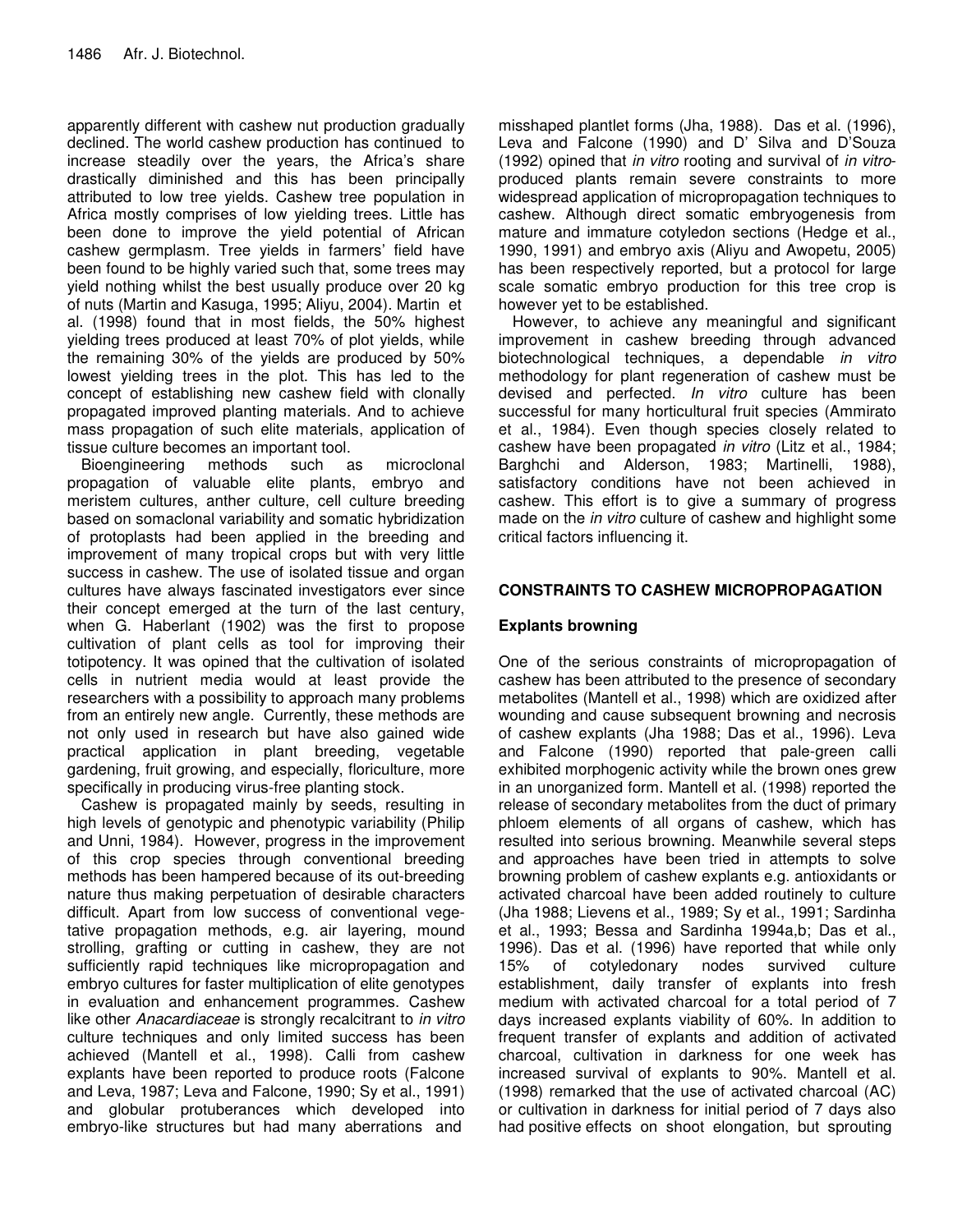was significantly decreased. Sardinha et al. (1993) had reported that the use 280 µM of ascorbic acid also reduces browning of the medium and the subsequent necrosis of explants without inhibiting *in vitro* bud development.

#### **Explants contamination and sterilization**

Rodrigues Jr. (1995) and Das et al. (1996) reported that the difficulty to obtain survival of shoot explants from field-grow stock mature plants is due to the inability of the explants to survive the strong levels of surface sterilization required to decontaminate such material. The authors' initially recorded 3% and 25 % survival for shoot tips and nodal explants of field-grown twigs, respectively, subjected to thorough sterilization. Thereafter, few explants that survived sterilization turned brown and died after 20 days of culturing. It was however recommended that explants from seedlings germinated and raised *in vitro* will be most suitable for micropropagation of elite cashew. Mantell et al (1998) also suggested severe pruning of adult trees to be used as explants source, then treat the trunk with a cupric fungicide and allow the epicormic growth (young flush) to grow under protected conditions in isolation from rain and wind-blown dust.

#### **Explants age**

Another important cultural factor that affects axillary *in vitro* culture of cashew is the age of stock plants (Mantell et al., 1998). Bessa and Sardinha (1994a) and Sardinha et al. (1993) reported that in medium with 1 mg/l BA and 0.5 mg/l IAA, the percentage of bud break reached 100% in explants from 3-5 month old plants while it decreases to 57% in explants from 1-2 year old plants. Meanwhile Pierik (1990) remarked that responses of adult plant can be enhanced through partial rejuvenation of the shoots. This has been achieved by micrografting adult phase meristems onto seedlings rootstocks. Cashew shoots of mature plants have not been used as explant sources due to the recalcitrance problems mentioned earlier. Lievens et al. (1989) and Leva and Falcone (1990) reported promising results on the trials involving 6-15 month and 3-year old seedlings, respectively. For *in vitro* germinated seedlings, Das et al. (1996) observed decline in response at 30 days after germination, therefore recommends 20 day old *in vitro* germinated seedlings as best material to achieve highest morphogenic response.

#### **Growth medium**

Cashew explants have been generally cultured on the solidified media, but Lievens et al. (1989) found that a shoot induction period on liquid medium with BAP improved axillary development. In recalcitrant species like

cashew, agar impurities have been noticed to cause problems of browning of explants through the presence of contaminating salts. Das et al. (1996) and Aliyu and Awopetu (2005) reported that MS salt formula was the most efficient for bud development and plantlet regeneration, respectively, in cashew. Mantell et al. (1998) recorded optimal shoot development *in vitro* through MS with reduced salts. Although D'Silva and D'Souza (1992) earlier reported significant effect of sucrose concentrations on the number of developing buds *in vitro*, no significant results was obtained by Mantell et al. (1998) with 40 g/l of sucrose. Combination of oligosaccharides such as glucose or maltose appeared to enhance both bud sprouting and number of nodes per explant (Mantell et al., 1998; D'Silva and D'Souza 1992).

### **GROWTH REGULATORS**

Types and concentrations of plant growth regulators used in culture media play crucial roles in the induction of *in vitro* organogenesis, because cashew is a hard-rooter (D'Silva and D'Souza, 1992). Sardinha et al. (1993) and Bessa and Sardinha (1994a) reported 65 - 94% bud break in a growth-regulator-free-medium. Relatively high dose of cytokinins have been recommended for *in vitro* cashew bud development (Lievens et al., 1989; Leva and Falcone 1990; D'Silva and D'Souza 1992; Das et al., 1996) However, Leva and Falcone (1990) reported that only Zea riboside at concentration of 5 mg/l stimulated axillary bud development. Lievens et al. (1989) also found positive effect of Kin or 2-iP, in combination with 0.1 mg/l NAA, but the continuos presence of TDZ and BAP resulted in total necrosis of explants. Matell et al. (1998) observed that continual presence of strong cytokinin like TDZ, BAP or Kin decreased bud sprouting and shoot elongation, which are factors that are unsuitable for achieving shoot multiplication. Several studies on cotyledonary nodes led to the conclusion that shoot development from axillary buds of cashew would requires two-step procedures; the first in which high doses of cytokinin induce well-developed buds followed by a second in which low levels of cytokinin are deployed for shoot elongation. This situation is analogous to the rooting process that consists of several phases characterized by different, often opposite, sensitivities to growth regulators and the active substances (De Klerk, 1995). Meanwhile attempts on the use of GA to enhance bud sprouting and shoot elongation in cashew had been hindered by poor rooting of the derived plantlets (Leva and Falcone, 1990; Lievens et al., 1989; Mantell et al., 1998). Boggetti (1997) however reported a reduction in the rooting abilities of cashew leaf explants cultured in rooting medium supplemented with GA. Similar results had been published in apple (Pawlicki and Welander, 1992) and *Solanium aviculare* (Jasik et al., 1996). The negative rooting effect of GA was however not noticed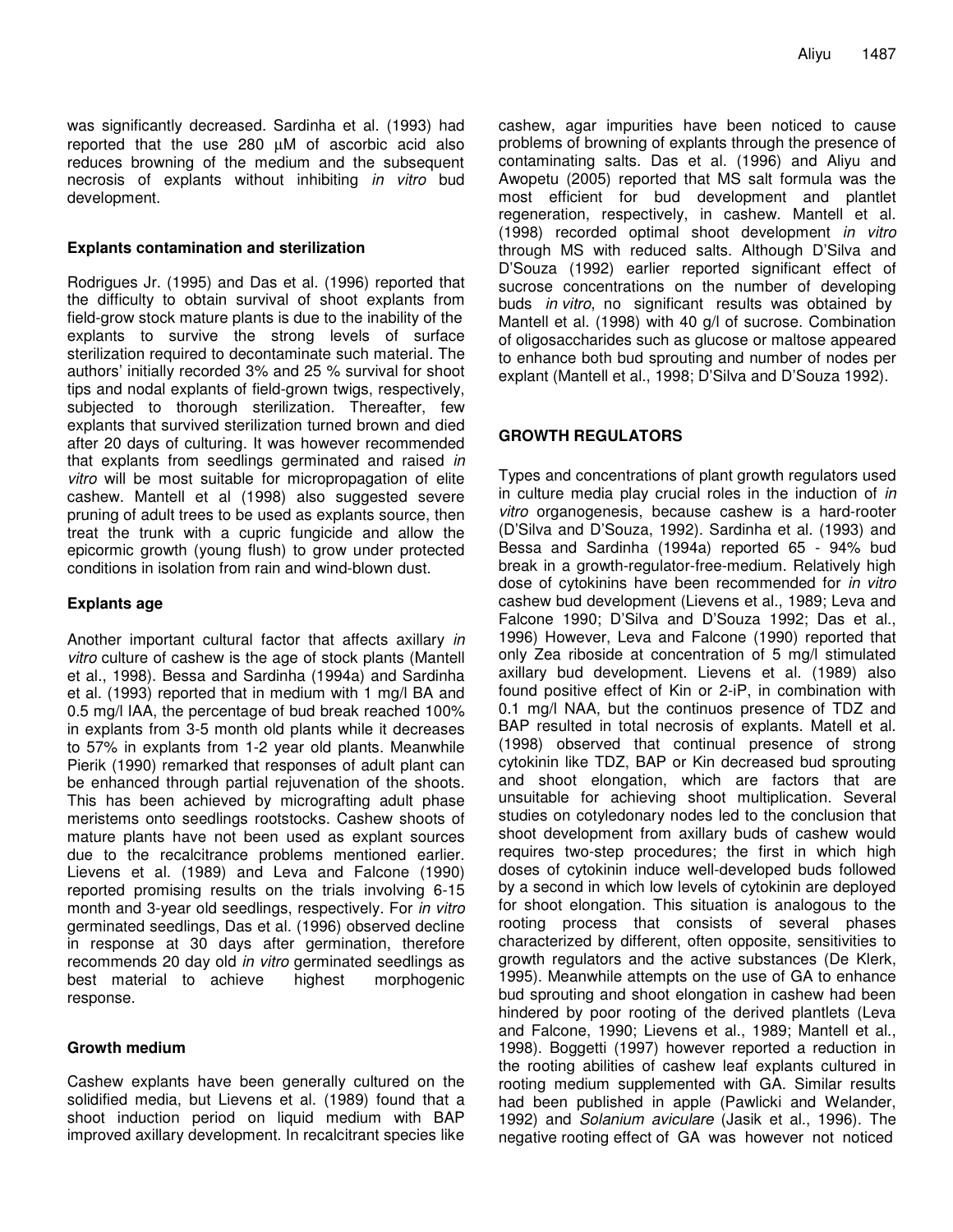when embryo axis explants was used (Aliyu and Awopetu, 2005).

#### **Temperature**

Temperature has also been found to be critical to bud sprouting and shoot elongation of cashew. Studies have shown that bud sprouting was strongly suppressed at 35°C, although this temperature supported good shoot growth and nodes development. A two-step temperature treatment/procedure i.e. first step in which lower temperature could be used for induction of bud sprouting and followed by higher temperatures for obtaining optimal shoot elongation, are now being used.

#### **Explants source**

Rooting of microshoots derived from nodal explants appeared to be more difficult than those of cotyledonary node origin (Aliyu and Awopetu, 2005). This is because the latter materials are more meristematic/juvenile in character and at active morphogenic stage. D'Silva and D'Souza (1992), using appropriate combination of 2.9 µM IAA and 4.9 µM IBA and Das et al. (1996) using a 2-hour pulse of 2460 µM IBA, induced 80.3% and 40% rooting in cotyledonary node-derived shoots, respectively. By contrast, microshoots exposed to 5 mg/l NAA induced only 25% rooting response (Leva and Falcone, 1990) and 2 mg/l IBA gave only 30% (Lievens et al., 1989). Mantell et al. (1998) however recorded 42% rooting success in microshoots derived from nodal explants of 1-year old stock exposed to an IBA concentration of 100  $\mu$ M for 5 days and about 30% of microshoots from 4- and 5-year old stock rooted after 24 h treatment in a 10 $3$  M solution of either IAA or IBA. Das et al. (1996) increased dramatically the rooting of cotyledonary node-derived microshoots of cashew using *Agrobacterium rhizogenes* transfection. Currently, efforts are on the way to increase the rooting of shoot node-derived microshoots using various wild and disarmed strains with proven root promoting activity as being done for *Solanum aviculare* (Jasik et al., 1996; Boggetti, 1997).

#### **CONCLUSION**

The importance of *in vitro* techniques in mass and rapid multiplication of improved planting materials, exchange of elite cashew genotypes and improvement of the crop species cannot be overemphasized. However, to effectively utilize the technique in achieving desired objectives, there is the need to understand the critical factors affecting it, which was attempted in this write-up. The factors are, however, interrelated and must be employed in appropriate combinations to achieve the desirable goal of producing an improved high yielding, disease and pest-tolerant and high quality cashew nuts

for the sustainability of the industry.

#### **REFERENCES**

- Afrol News (2000). Ghana goes on cashew production.
- Aliyu OM (2004). Characterization and compatibility studies in cashew (*Anacardium occidentale* L.). Ph.D. Thesis, University of Ilorin, Nigeria. p. 268.
- Aliyu OM, Awopetu JA (2005). *In-vitro* regeneration of hybrid plantlets of cashew (*Anacardium occidentale* L.) through embryo culture. Afr. J. Biotechnol. 4(6): 548-553*.*
- Ammirato PV, Evans DA, Sharp WR, Yamada Y (1984). Hand book of Plant Cell Culture, Vol. 3, Crop Species. Macmillan, New York.
- Barghich M, Alderson PG (1983). *In vitro* culture in cashew (*Anacardium occidentale* L.). Acta HortIcult. 131: 49-60.
- Behrens R (1998). About the spacing of cashew nut trees. Proceedings of International Cashew and Coconut Conference – 1997 – Dar es Salaam. pp. 48-52.
- Bessa AMS, Sardinha RMA (1994a). Propagacao vegetative do cajueiro (*Anacardium occidentale* L.) atraves da cultura *in vitro* de microestacas. Absracts of XIII Congresso Brasileiro de Fruticultura 1:257-258.
- Bessa AMS, Sardinha RMA (1994b). Producao multipla de rebentos de cajueiro (*Anacardium occidentale* L.) na base das microestacas *in vitro*.
- Absracts of XIII Congresso Brasileiro de Fruticultura 1: 259-260.
- Boggetti B (1997). Development of micropropagation and potential genetic transformation system for cashew (*Anacardium occidentale* L.). Ph.D Thesis, Wye College, University of London.
- Das S, Jha TB, Jha S. (1996). *In vitro* propagation of cashew nut. Plant Cell Rep. 15(8): 615-619.
- De Klerk GJ (1995). Hormone requirements during the successive phases of rooting of Malus microcuttings. In: Terzi M, Cella R, Falavigna A. (eds.). Currents Issues in Plant Molecular Biology. Kluwer Academic Publishers, Dordrecht, pp. 111-116.
- D'Silva I, D'Souza L (1992). *In vitro* propagation of (*Anacardium occidentale* L.). Plant Cell Tissue Organ Cult. 29: 1-6.
- Falcone A. M. and Leva A. R. (1987). Prove preliminary sulla morfo genesis in colture dianacardio. Riv. Agric. Subtropic. Tropic 81: 117- 125.
- Hedge M, Kulasekaran M, Shanmugavelu KG, Jayasankar S (1990). *In vitro* culture of cashew seedlings and multiple plantlets from mature cotyledons. Indian Cashew J. 20: 19-24.
- Hedge M, Kulasekaran M, Jayasankar S, Shanmugavelu KG (1991). *In vitro* Embryogenesis in Cashew (*Anacardium occidentale* L.). Indian Cashew J. 21: 17-25.
- Jasik J, Boggetti B, Caricao G, Mantell S (1996). Characterization of morphology and root formation in the woody perennial shrub solanum aviculare Forst. Expressing rolABC genes of *Agrobacterium rhizogenes*. Plant Sci. 57 (1996) .
- Jha TB (1988). *In vitro* morphogenesis in cashew nut (*Anacardium occidentale* L.). Indian J. Exp. Biol. 26: 505-507.
- Leva AR, Falcone AM (1990). Propagation and organogenesis *in vitro* of *Anacardium occidentale* L. Acta Hort. 280: 143-145.
- Lievens C, Pylyser M, Boxus P (1989). Clonal propagation of *Anacardium occidentale* by tissue culture. Fruits 44: 553-557.
- Litz RE, Knight RJ, Gazit S (1984). *In vitro* propagation in *Anacardium occidentale* L. Sci. Hort. 22: 233-240.
- Mantell SH, Boggett B, Bessa AMS, Lemos EEP, Abdelhad AR, Mneney EE (1998). Micropropagation and micrografting methods suitable for safe international transfer of cashew. Proceedings of International Cashew and Coconut Conference, 1997 – Dar es Salaam. pp. 95-107.
- Martin PJ, Kasuga LJ (1995). Variation in cashew tree yield in south– east Tanzania and the implication for management of cashew smallholding. Trop. Agric. (Trinidad and Tobago). 72(4): 261-268.
- Martin PJ, Kasuga LJ, Bashiru RA (1998). Cashew farming upgrading: Agronomic options for cashew production by smallholder farmers in Tanzania. Exp. Agric. 34:137-152.
- Martinelli A (1988). *In vitro* propagation in cashew (*Anacardium occidentale* L.). Acta Horticult. pp. 436-437.